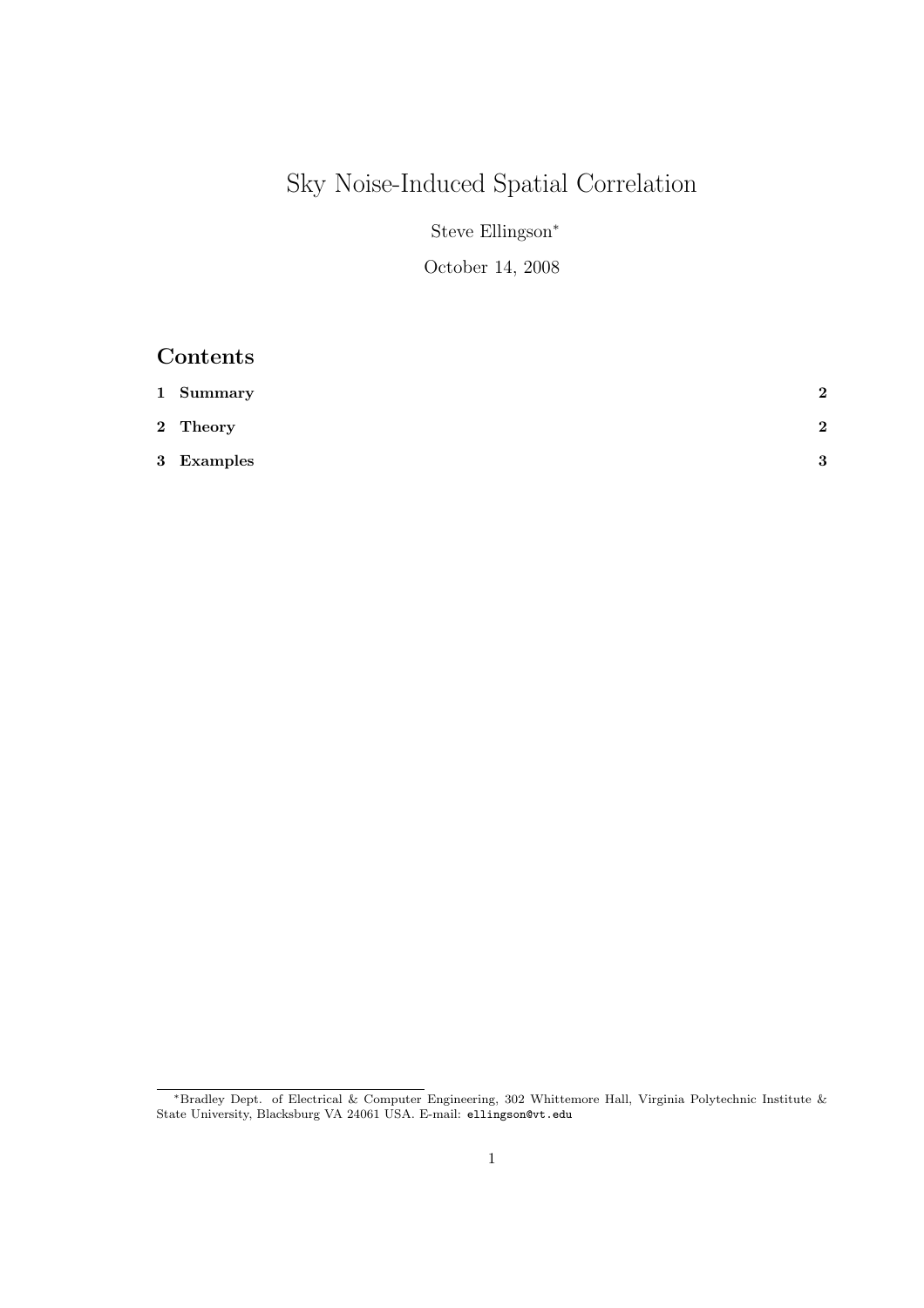## 1 Summary

This memo attempts to quantify the correlation between the open-circuit terminal voltages of identical antennas in response to sky noise. Obviously, two identical antennas with zero separation between them produce voltages which are perfectly correlated. Less obvious but equally true (and demonstrated here) is that two antennas separated by many wavelengths produce voltages which can still be suprisingly well-correlated, even if the entire sky is assumed to have uniform brightness.

#### 2 Theory

Consider a patch of sky which is sufficiently small to be modeled as having a uniform brightness temperature  $T(\psi)$ , where  $\psi$  specifies location on the sky (equivalently, direction of incidence). By the Rayleigh-Jeans Law, the associated flux is

$$
\Delta S(\psi) = \frac{2k}{\lambda^2} T(\psi) \Delta \Omega \tag{1}
$$

where k is Boltzmann's constant,  $\lambda$  is wavelength,  $\Delta\Omega$  is the solid angle covered by the patch. The units of flux are W m−<sup>2</sup> Hz−<sup>1</sup> . The incident electric field which gives rise to this flux is a plane wave  $\Delta \mathbf{E}^{\mathbf{i}}(\psi)$ , thus

$$
\Delta S(\psi) = \frac{\left|\Delta \mathbf{E}^{\mathbf{i}}(\psi)\right|^2}{2\eta} \tag{2}
$$

where  $\eta$  is the impedance of free space (≈ 377 ohms), the units of the electric field are V m<sup>-1</sup> Hz<sup>-1</sup> where the root-mean-square (RMS) voltage is assumed. The flux is, to a reasonable approximation, equally divided between the two orthogonal polarizations of the incident electric field. Thus:

$$
\left|\Delta \mathbf{E}_{\theta}^{\mathbf{i}}(\psi)\right| = \left|\Delta \mathbf{E}_{\phi}^{\mathbf{i}}(\psi)\right| = \sqrt{\eta \Delta S(\psi)}\tag{3}
$$

where the subscripts  $\theta$  and  $\phi$  are used to denote the corresponding linear polarizations of the incident field. Here, we use a coordinate system which has its origin at the terminals of an arbitrarily-selected reference antenna and in which Cartesian axes  $x, y$ , and  $z$  correspond to East, North, and the zenith, respectively. We shall also use an associated spherical coordinate system in which  $\theta$  is the angle measured from the zenith toward the horizon, and  $\phi$  is the angle measured from East toward North. The position of the  $n<sup>th</sup>$  antenna is

$$
\mathbf{p}_n = \hat{\mathbf{x}}x_n + \hat{\mathbf{y}}y_n \tag{4}
$$

and the unit vector  $\hat{\mathbf{r}}$ , pointing from the origin toward the patch of sky indicated by  $\psi$ , is

$$
\hat{\mathbf{r}}(\psi) = \hat{\mathbf{x}} \cos \phi \sin \theta + \hat{\mathbf{y}} \sin \phi \sin \theta + \hat{\mathbf{z}} \cos \theta \tag{5}
$$

The two polarizations of the electric field incident on the  $n<sup>th</sup>$  antenna can now be expressed as

$$
\Delta \mathbf{E}_{\theta,\mathbf{n}}^{\mathbf{i}}(\psi) = \hat{\theta} \mathbf{e}(\psi) \frac{\sqrt{2k\eta}}{\lambda} \sqrt{\mathbf{T}(\psi)\Delta\Omega} \mathbf{e}^{-\mathbf{j}\beta \mathbf{d}_{\mathbf{n}}(\psi)}
$$
(6)

$$
\Delta \mathbf{E}_{\phi,\mathbf{n}}^{\mathbf{i}}(\psi) = \hat{\phi} \mathbf{e}(\psi) \frac{\sqrt{2k\eta}}{\lambda} \sqrt{\mathbf{T}(\psi)\Delta\Omega} \mathbf{e}^{-\mathbf{j}\beta \mathbf{d}_{\mathbf{n}}(\psi)} \tag{7}
$$

where  $\beta = 2\pi/\lambda$ .

$$
d_n(\psi) = -\mathbf{p}_n \cdot \hat{\mathbf{r}}(\psi) , \qquad (8)
$$

and  $e(\psi)$  is a zero-mean complex-valued Gaussian-distributed random variable with unit variance.

The open-circuit voltage generated at the terminals of this antenna when illuminated by this electric field is

$$
\Delta v_n(\psi) = \left[ \Delta \mathbf{E}_{\theta,n}^{\mathbf{i}}(\psi) + \Delta \mathbf{E}_{\phi,n}^{\mathbf{i}}(\psi) \right] \cdot \mathbf{l}_e(\psi)
$$
\n(9)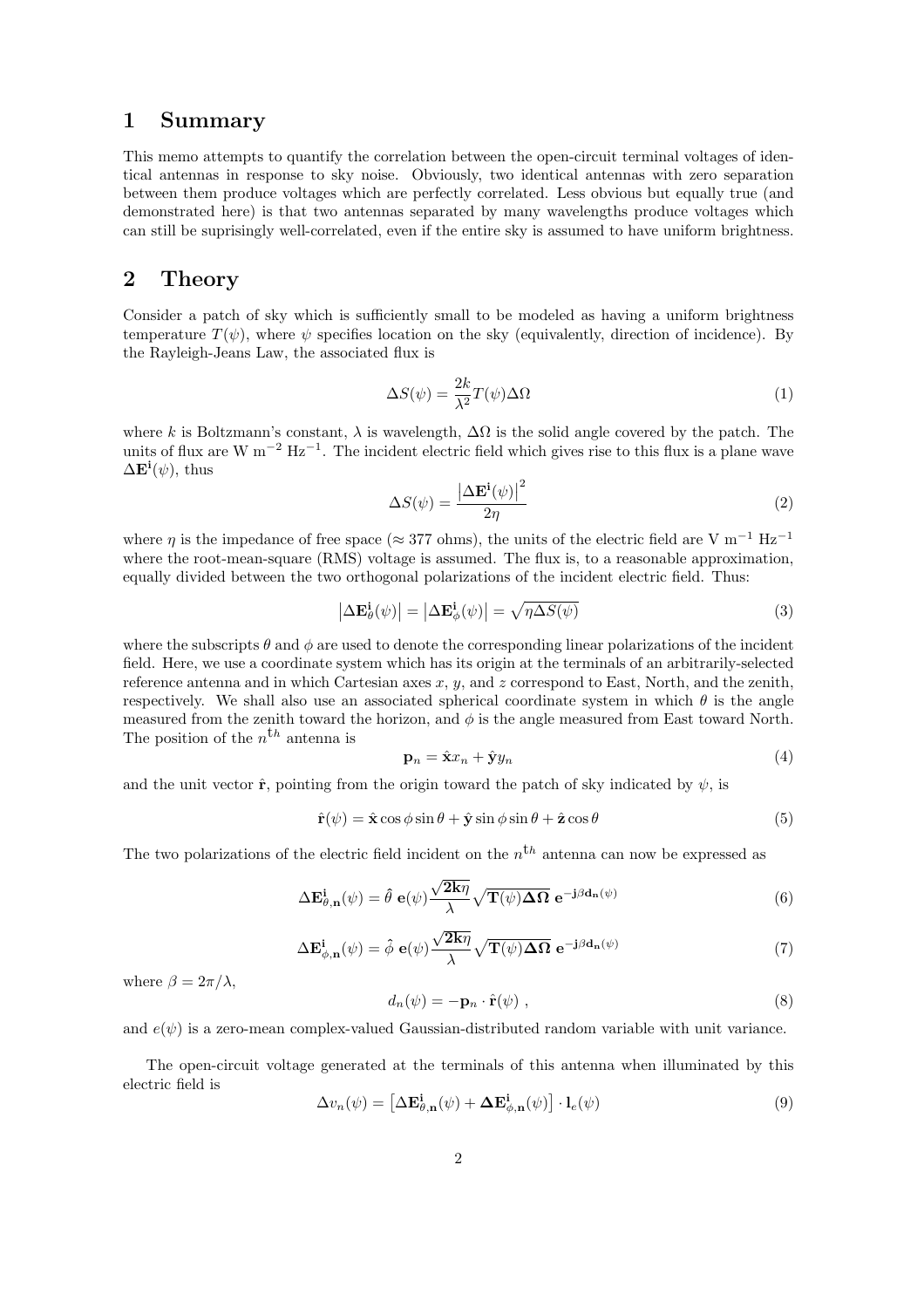where  $\mathbf{l}_{e}(\psi)$  is the vector effective length of the antenna, having units of m. We shall assume that all antennas have the same vector effective length; i.e., are identical and identically-oriented. The total voltage, now accounting for the entire sky, is:

$$
V_n = \sum_{\psi} \Delta v_n(\psi) \tag{10}
$$

The correlation between two antennas " $m$ " and "n" is

$$
\rho_{mn} = \langle V_m V_n^* \rangle = \int V_m V_n^* dt \tag{11}
$$

where the integration is really operating only on the random variable  $e(\psi)$ . Note that the product  $V_m V_n^*$  consists of the sum of self-terms having the form  $v_m(\psi)v_n^*(\xi)$  where  $\psi = \xi$ , and cross-terms having the same form but with  $\psi \neq \xi$ . The cross-terms go to zero in the correlation because  $e(\psi)$  is uncorrelated with  $e(\xi)$ , so only the self-terms remain. Thus we have

$$
\rho_{mn} = \sum_{\psi} \langle \Delta v_m(\psi) \; \Delta v_n^*(\psi) \rangle \tag{12}
$$

which, after substitutions and some algebra, becomes

$$
\rho_{mn} = \frac{2k\eta}{\lambda^2} \sum_{\psi} \left| \left( \hat{\theta} + \hat{\phi} \right) \cdot \mathbf{l}_e(\psi) \right|^2 \ e^{-j\beta(d_m(\psi) - d_n(\psi))} T(\psi) \Delta \Omega \tag{13}
$$

Note that this correlation can itself be expressed in terms of an antenna temperature. Using a Thevenin equivalent circuit model, a receiving antenna can be modeled as the open circuit voltage  $V_n$  in series with the antenna's self-impedance,  $Z_A$ . The power delivered by this antenna into a load  $Z_L$  is  $P_L = \text{Re}\{V_L I_L^*\}$ , where  $V_L$  and  $I_L$  are the RMS voltage and current through the load, which appears in series with the antenna impedance. Thus:

$$
P_L = \text{Re}\left\{ \left( V_n \frac{Z_L}{Z_A + Z_L} \right) \left( \frac{V_n}{Z_A + Z_L} \right)^* \right\} = \rho_{nn} \frac{R_L}{\left| Z_A + Z_L \right|^2} \tag{14}
$$

The antenna temperature  $T_A$  can be defined as the power delivered by the antenna to a conjugatematched load divided by k. Thus, using  $Z_L = Z_A^*$ , we find:

$$
T_A = \frac{\rho_{nn}}{4kR_A} \tag{15}
$$

Finally, we note that we can generalize this definition to obtain a "correlation temperature" between any two antennas having the same impedance:

$$
T_A^{(mn)} = \frac{\rho_{mn}}{4kR_A} \tag{16}
$$

which equals  $T_A$  when  $m = n$ ; and can be complex-valued for  $m \neq n$ .

#### 3 Examples

We now consider several examples. First, let us consider the case of straight half-wave dipoles in free space; i.e., no ground. Let us assume the antenna is oriented North-South; i.e., along the y-axis in the local coordinate system. In free space, it is known that the vector effective length would be:

$$
\mathbf{l}_e(\psi) = \hat{\mathbf{y}} l_{e0} \tag{17}
$$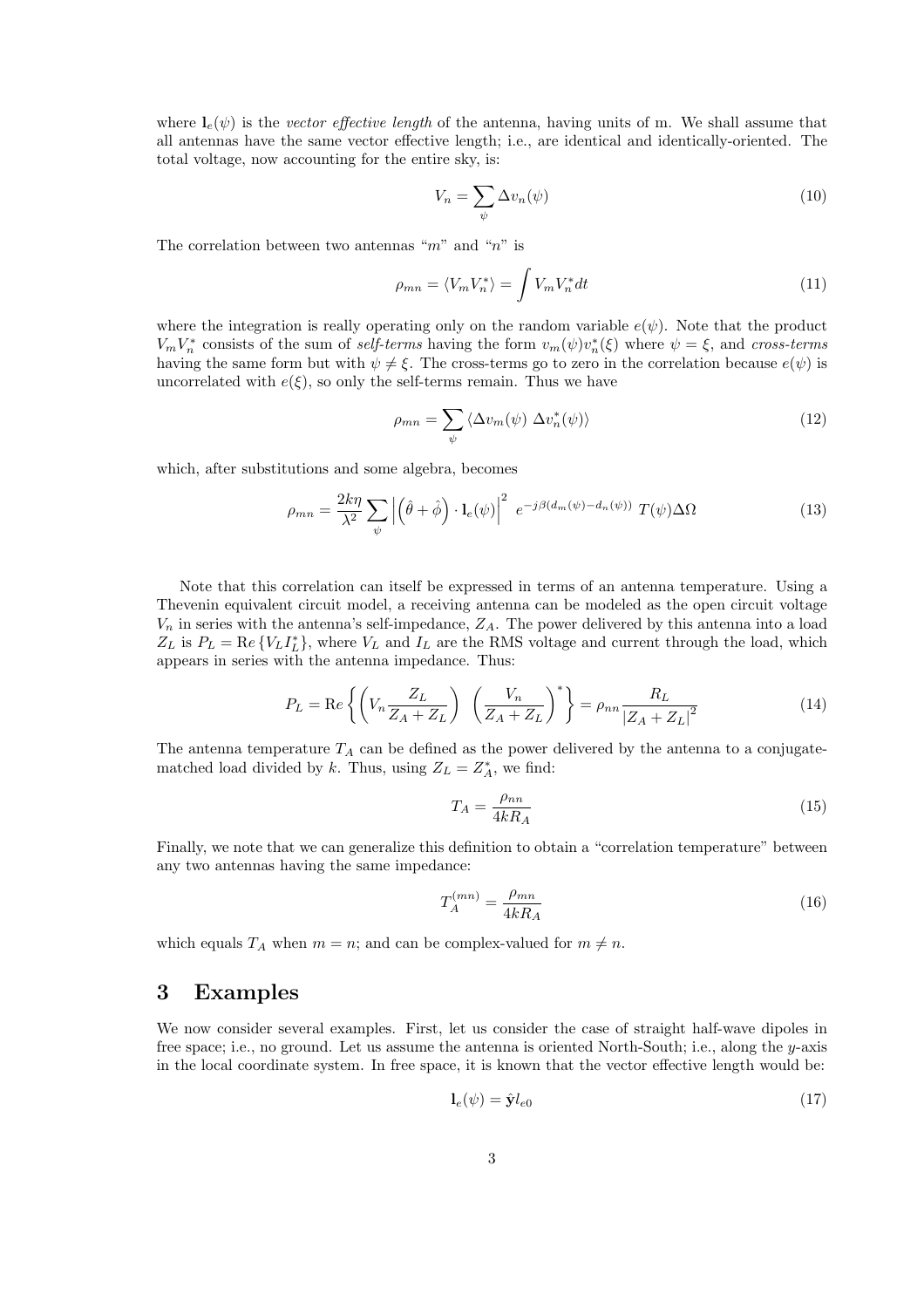where  $l_{e0} = \pi \lambda/8$ . The frequency is 38 MHz ( $\lambda = 8$  m), and we assume an artificially-homogeneous sky at a uniform brightness temperature of 9000 K. The self-impedance of the dipole  $R_A$  is determined from the resulting self-correlation temperature, using Equation 15, and found to be 121.8 ohm. Mutual coupling is ignored. The resulting correlation temperature as a function of separation between two identical antennas is shown in Figure 1. Note that the correlation falls off much more rapidly with separation along the y-oriented baseline than for the x-oriented baseline, presumably because the antenna pattern is much narrower in the E-plane than in the H-plane. Also notable is that nulls occur every half-wavelength, which is consistent with a well-known result from propagation theory. In this scale, the diameter of an LWA station (assuming it is 100 m) is  $12.5\lambda$ , and total horizontal span is 160 m.

Next, we add an infinite and perfectly conducting ground screen, and assume the dipoles are located  $\lambda/4$  above it. A modification that accounts for the presence of the ground is:

$$
\mathbf{l}_e(\psi) \approx \hat{\mathbf{y}} 2 \left( 1 - \cos \phi \sin^2 \theta \right)^{0.94} l_{e0} \tag{18}
$$

where the factor of 2 accounts for the doubling of gain in the direction of the zenith due to ground reflection, and the remaining factor introduces a  $\cos^{1.88} \theta$  dependence in the H-plane. Note that this makes the antenna pattern much narrower, especially in the H-plane. The antenna self-impedance  $R_A$  is found in this case to be 1335.4 ohm. Using again the 38 MHz, 9000K artificially-homogeneous sky, the result is shown in Figure 2. Again the correlation falls off much more rapidly with separation along the y-oriented baseline than for the x-oriented baseline, with the former now rolling off considerably faster. The periodic nulling is now mostly suppressed, which is probably due to the narrowing of the antenna pattern.

Finally, we introduce a realistic sky, illustrated in Figure 3. The brightness temperatures were obtained using the low-frequency sky model described in [1]. In this case, the southwestern horizon region is much brighter than other parts of the sky, although the overall antenna temperature is not much different from 9000 K, as can be verified from the zero-separation value shown in Figure 4. Compared to the artificial (uniformly bright) sky, we now see the correlation is much larger for large separations along a north-south baseline, and the half-wavelength null spacing has returned. Correlation along the east-west baseline is not much affected. Figure 5 shows the same experiment computed for much longer baselines; up to 800 m.

## References

[1] E. Polisensky, "LFmap: A Low Frequency Sky Map Generating Program", Long Wavelength Array Memo Series No. 111, Sep 7, 2007. [online] http://www.phys.unm.edu/∼lwa/memos.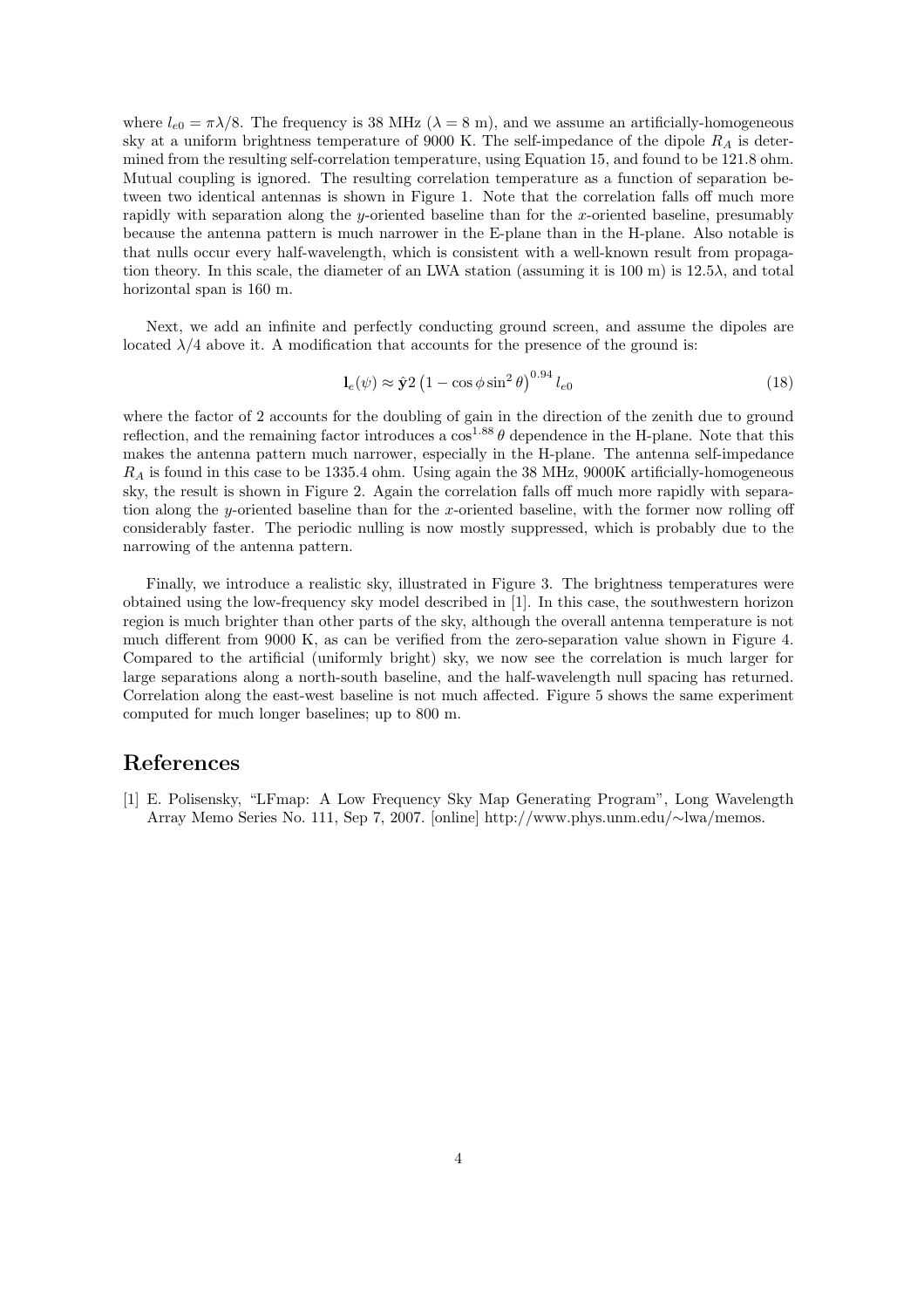

Figure 1: Correlation temperature between two identical and identically-oriented  $(\hat{y})$  half-wave dipoles as a function of separation between them: No ground, uniform 9000 K sky.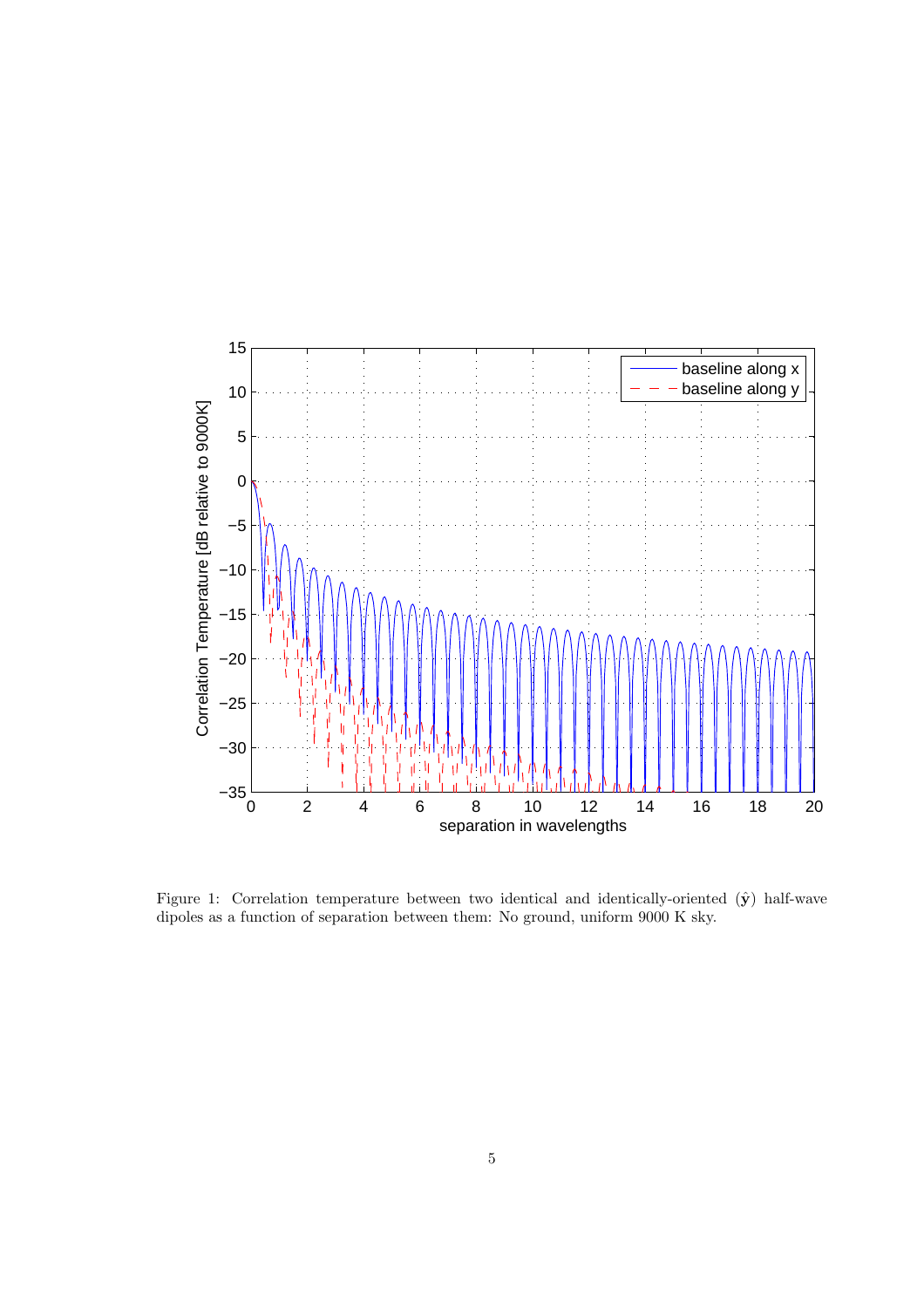

Figure 2: Correlation temperature between two identical and identically-oriented  $(\hat{y})$  half-wave dipoles as a function of separation between them: Infinite perfectly conducting ground, uniform 9000 K sky.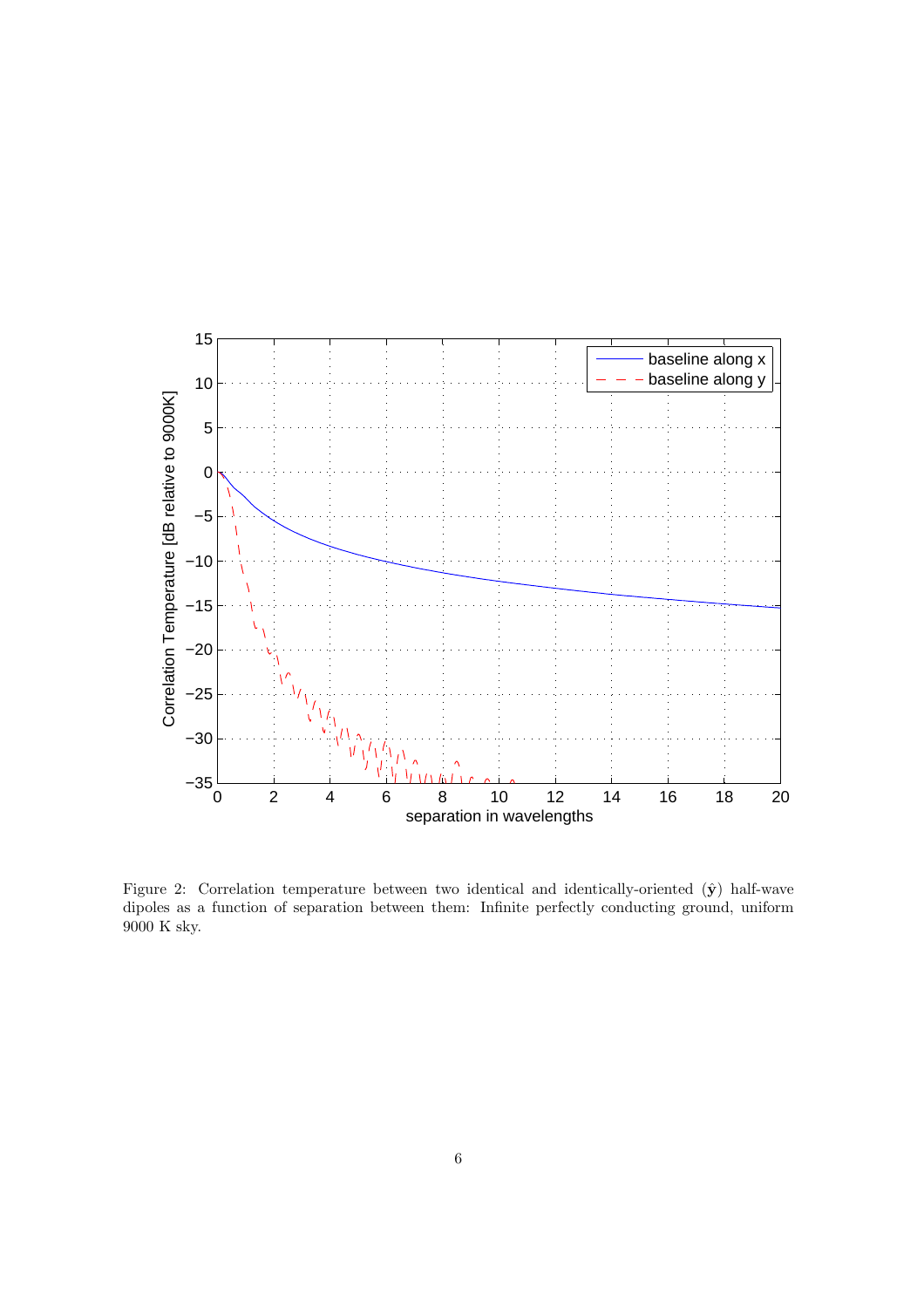

Figure 3: Realistic sky model. 38 MHz. Latitude 35◦ N, time chosen to correspond to a scene in which the sky brightness is far from uniform.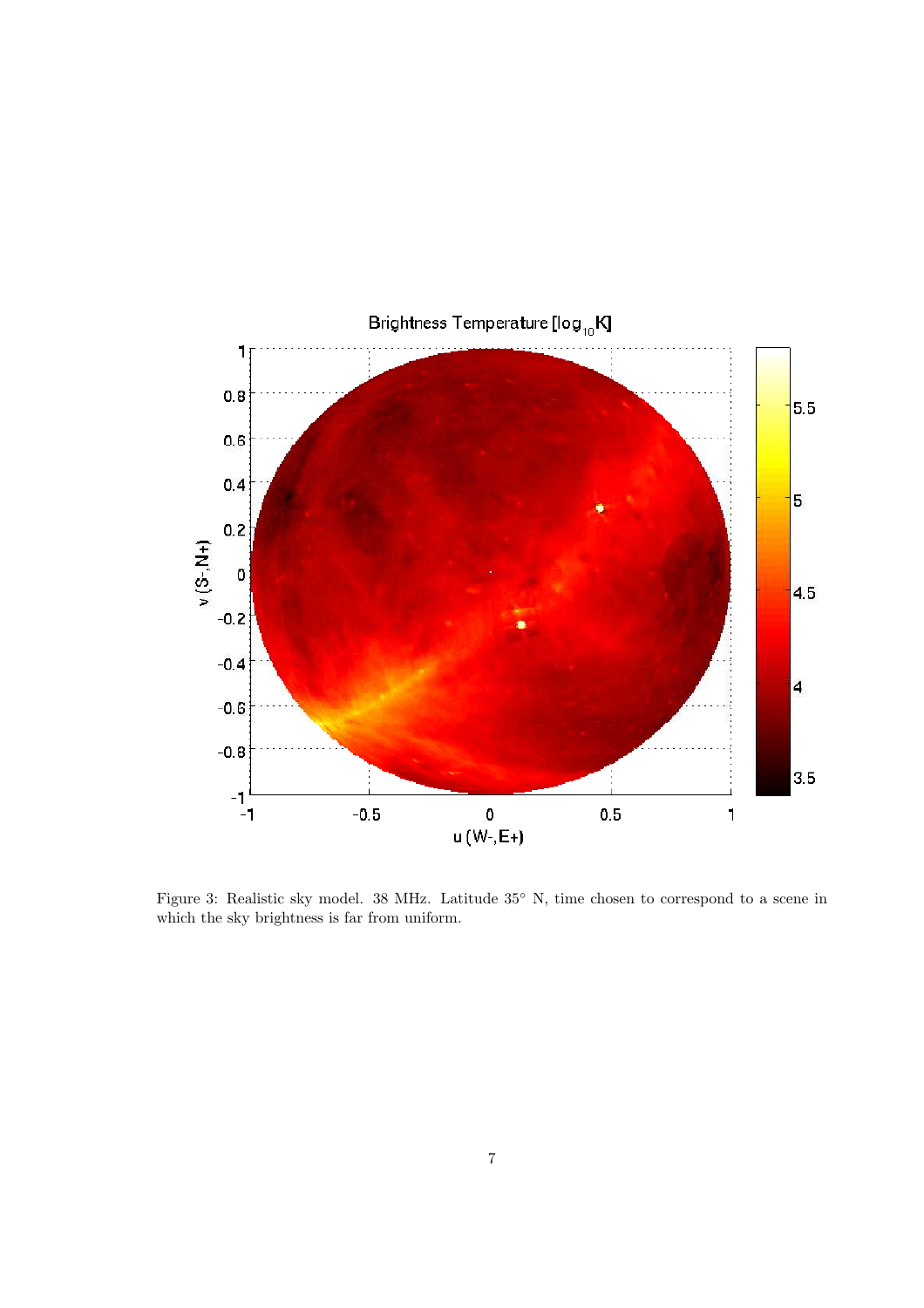

Figure 4: Correlation temperature between two identical and identically-oriented  $(\hat{y})$  half-wave dipoles as a function of separation between them: Infinite perfectly conducting ground, realistic sky.